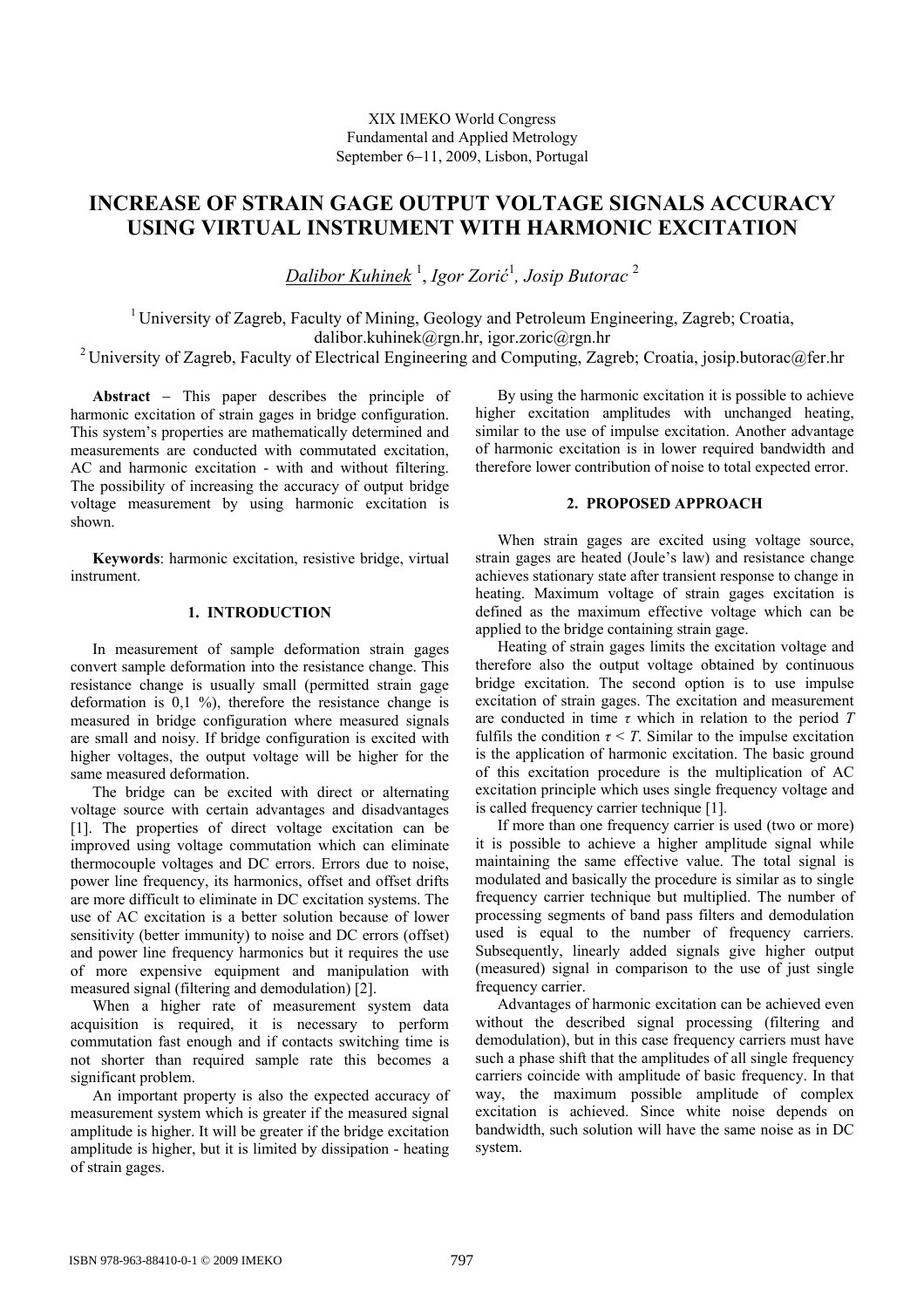#### *2.1. Frequency carrier amplitude and effective value*

When using two frequency carriers with frequency *f* and 3 f, without phase shift, total excitation voltage  $u(t)$  is:

$$
u(t) = A_1 \sin\left(\frac{2\pi t}{T}\right) + A_2 \sin\left(\frac{3 \cdot 2\pi t}{T}\right) \tag{1}
$$

i.e. its effective value can be calculated using (2).

$$
U_{\rm rms} = \frac{\sqrt{A_{\rm i}^2 + A_{\rm 2}^2}}{\sqrt{2}} \tag{2}
$$

For *n* frequency carriers effective value is equal to:

$$
U_{\rm rms} = \frac{\sqrt{A_1^2 + A_2^2 + \dots + A_n^2}}{\sqrt{2}} = \frac{\sqrt{n} \cdot A}{\sqrt{2}}
$$
 (3)

i.e. for certain effective value  $U_{\text{rms}}$  and *n* frequency carriers of the same amplitude *A*, where amplitude of each of frequency carriers is calculated using (4).

$$
A = U_{\text{rms}} \frac{\sqrt{2}}{\sqrt{n}} \tag{4}
$$

Fig. 1. shows amplitude *A* of *n* frequency carriers and for equal effective value of excitation voltage.



Fig. 1. Amplitude of frequency carrier signals *A* in dependence to the number of frequency carriers *n*.

According to calculations, effective value does not depend on frequency or phase shift between frequency carriers so any other combination of frequencies and/or phase shifts gives equal effective value.

#### *2.2. Total amplitude of excitation voltage*

Although effective value does not depend on phase shift between frequency carriers, the total waveform changes for different phase shifts. This changes maximum of the total amplitude of excitation voltage and for certain phase shift is equal to the sum of single amplitudes and is equal to:

$$
A_{\rm m} = U_{\rm rms} \frac{\sqrt{2}}{\sqrt{n}} \cdot n = \sqrt{2} \cdot U_{\rm rms} \cdot \sqrt{n}
$$
 (5)

So for example, for three frequency carriers with frequency of *f*, 3*f* and 5*f*, maximum amplitude is achieved with phase shift of  $\varphi = 0^{\circ}$ ,  $\varphi_3 = 180^{\circ}$ ,  $\varphi_5 = 0^{\circ}$ . In this case, amplitudes of single sinusoids are at the same position of 90˚ to null value of basic signal, i.e. shift of *T*/4, giving the total amplitude of 1,73 times larger than the amplitude of one frequency carrier with equal effective value.

By increasing the number of frequency carriers, the total maximum amplitude is also increased at a certain point of time at the expense of the remaining part of the period. The impulse excitation effect is achieved, even though continuous harmonic excitation is used.



Fig. 2. Dependence of maximum obtained excitation amplitude *Am* on the number of frequency carriers *n* used.

#### *2.3. Total output voltage when using multiple frequency carriers*

When bridge is excited with *n* frequency carriers, the total output voltage  $u_0$  will be equal to the sum of single responses to each frequency carrier which depends on deformation *ε*:

$$
u_{\text{o}}(t) = \sqrt{n} \cdot \left(\sqrt{2} \cdot U_{\text{rms}}\right) \cdot \varepsilon \cdot \left[\sin\left(\frac{2\pi t}{T_1}\right) + \sin\left(\frac{2\pi t}{T_2}\right) + \dots + \sin\left(\frac{2\pi t}{T_n}\right)\right]
$$
(6)

According to equation (6), it can be concluded that by using multiple frequency carriers, the amplitude of the output signal will be  $\sqrt{n}$  times higher when compared with one frequency carrier for the same effective voltage.



Fig. 3. Output voltage for same effective voltage excitation.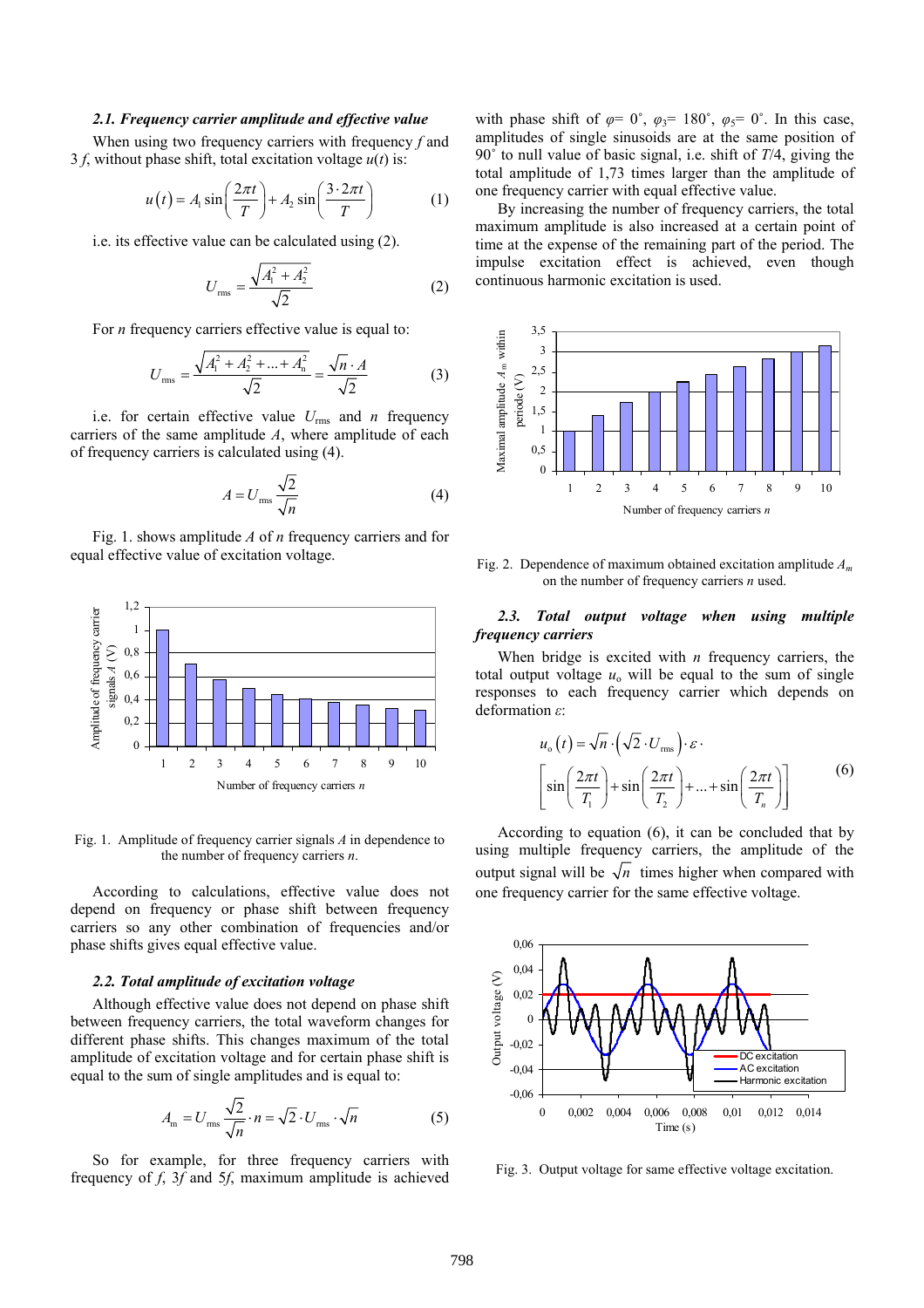The more frequency carriers are used, the lower single frequency carrier amplitudes will be, to maintain equal effective value of excitation voltage

Fig. 3 shows output voltages for a bridge that is excited with DC, AC and harmonic voltage with equal effective value. AC voltage frequency and base harmonic frequency is equal to 225 Hz. Harmonic excitation consists of frequency carriers of *f*, 3*f* and 5 *f*, with phase shift of  $\varphi = 0^{\circ}$ ,  $\varphi_3 = 180^\circ$ ,  $\varphi_5 = 0^\circ$ .

## *2.4. Signal to noise ratio*

If equal signal processing is applied to output signal as for AC excitation, filtering and demodulation is used. Filtering passes equal bandwidth for each frequency carrier, filtered signals are demodulated and then linearly added.

Total effective value of noise equals to [3]:

$$
A_{\text{noise}} = \sqrt{A_{\text{noise 1}}^2 + A_{\text{noise 2}}^2 + \dots + A_{\text{noise } n}^2}
$$
 (7)

Total signal to noise ratio equals to:

$$
S/N = 20 \log \frac{\sqrt{2} \cdot U_{\text{rms}} \cdot \sqrt{n}}{\sqrt{n} \cdot A_{\text{noise } n}}
$$
(8)

Equation (8) shows that signal to noise ratio does not depend on the number of frequency carriers.

This calculation applies to white noise which occurs in strain gages and with assumption that measurement system has negligible contribution to the overall noise.

#### *2.5. Absolute accuracy*

The accuracy of measured voltage using virtual instrument is calculated according to data given by the manufacturer for the used measurement card and it depends on gain and offset errors and their temperature drifts, differential nonlinearity and noise [4]. Error limits are determined by calculating absolute accuracy (AA) according to manufacturer's directions, i.e. absolute accuracy consists of gain error contribution *GE*, offset error *OE* and noise contribution according to (9). Noise contribution depends on effective noise value *σ* and number of samples *N* which are collected.

$$
AA = GE + OE + \frac{3 \cdot \sigma}{\sqrt{N}}
$$
 (9)

### **3. MEASUREMENT SYSTEM**

#### *3.1. Implementation of measurement systems*

To compare the properties of different excitations to measurement systems, virtual instruments according to Table 1. are implemented.

Measurement system is realised with measurement card NI PCI 6281 and fixed resistance divider according to Fig. 4. This reduces the influence of the amplifier, used for bridge excitation, on measurement results. Fixed resistance divider enables measurement without influences of different heating of single strain gages mounted on a transducer. Therefore, instead of a bridge with some disballance, fixed resistor of fixed "disballance" was used.

Table 1. Description of realized measurement systems.

| Implementation | Description                                                                                                                                             |  |  |  |
|----------------|---------------------------------------------------------------------------------------------------------------------------------------------------------|--|--|--|
| 0              | Commutated (rectangular) voltage                                                                                                                        |  |  |  |
|                | One frequency carrier $f=225$ Hz, $A=2,5$ V,<br>without band pass filter                                                                                |  |  |  |
| $\mathcal{D}$  | One frequency carrier $f=225$ Hz, $A=2,5$ V,<br>with band pass filter                                                                                   |  |  |  |
| $\mathbf{3}$   | Three frequency carriers f, $3f(\varphi=180^\circ)$ , 5f,<br>$f=225$ Hz, $A_1=A_2=A_3=2,5$ V $\cdot\sqrt{2}/\sqrt{3}$ , without<br>band pass filter     |  |  |  |
| Δ              | Three frequency carriers f, $3f(\varphi=180^\circ)$ , 5f,<br>$f=225$ Hz, $A_1=A_2=A_3=2,5 \text{ V} \cdot \sqrt{2}/\sqrt{3}$ , with<br>band pass filter |  |  |  |

Maximum output current of D/A converter is 5 mA and therefore it is not possible to connect output of a D/A converter directly to strain gage bridge with resistances of 350  $\Omega$ . Used divider has resistance of  $R_1$ =100 k $\Omega$  and  $R_2=10 \Omega$ , i.e. divider ratio is approximately 10000:1 and with voltage source of 2,5 V, current through divider is approximately 25 µA. With DC excitation of 2,5 V bridge imbalance is proportionally smaller according to divider ratio and is approximately 0,25 mV. Measured voltage ratio (output voltage divided to excitation voltage) is approximately 0,1 mV/V. Software generates voltage at the output of the measurement card D/A converter which is connected to divider and the divided voltage is connected to the input of A/D converter. The lowest measurement range of measurement card of  $\pm 100$  mV is used.



Fig. 4. Measurement configuration.

After data acquisition, filtering (measurement implementation 2 and 4) and rectification of measured signals are conducted. Rectification is implemented by software using function "absolute value". Subsequently, mean or maximum value is determined from certain amount of gathered samples.

Fig. 5. shows block diagrams of signal processing of all implementations. Bandpass filters are implemented using labview filter function as Bessels IIR  $8<sup>th</sup>$  order filters. Bessels filter has the best step response; no overshoot or undershoot, only a rise time inversely proportional to the filters corner frequency. Bessels filter are suited for applications requiring minimal distortion of fast changing signals [5]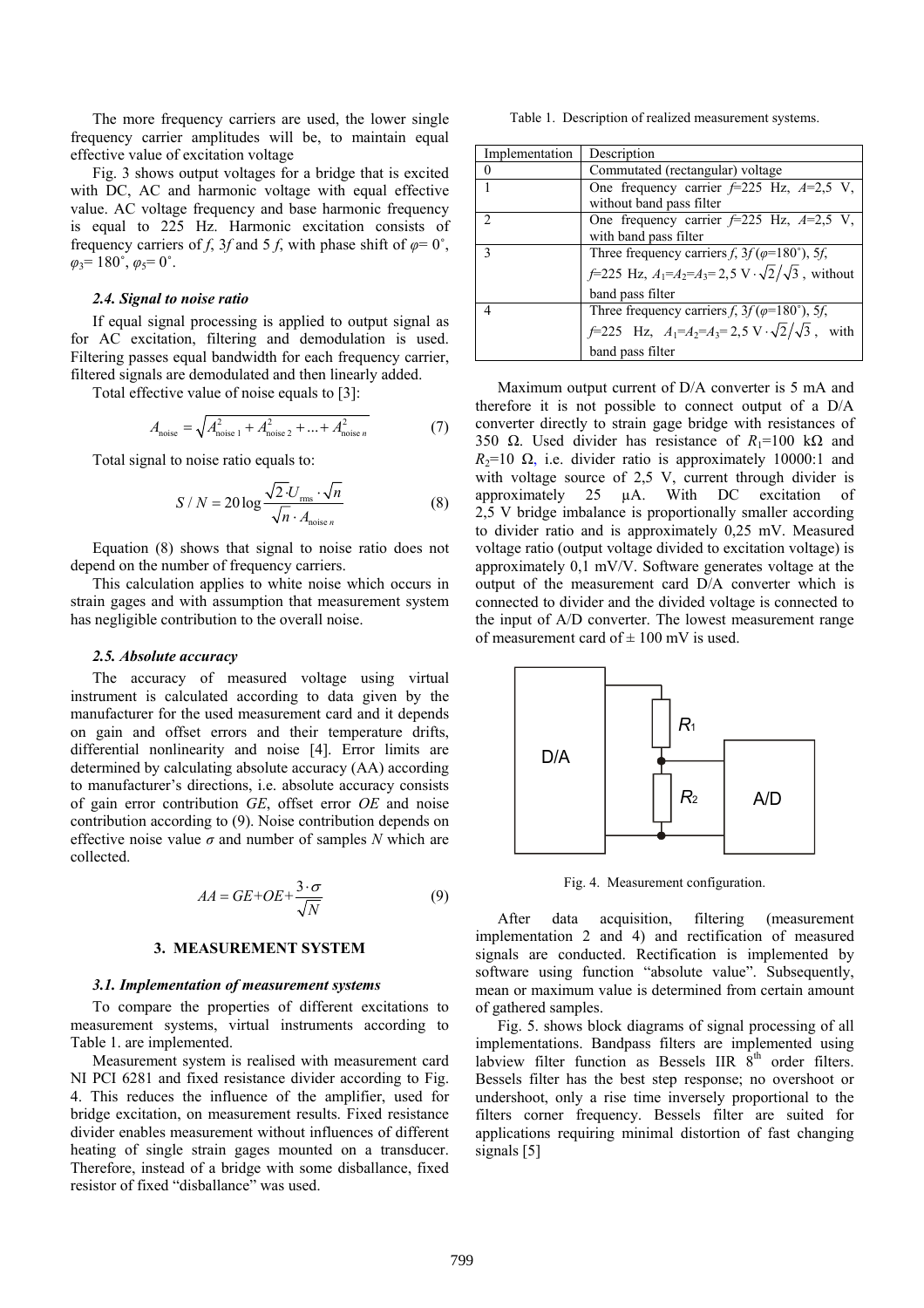

Fig. 5. Block diagram of implementation signal processing.

Some AC measurement systems use frequency carrier of 225 Hz [2], therefore this value is chosen to be the basic frequency of these implementations. Samples are generated with sample rate of 9 kHz and data are acquired using the same sample rate. As sampling is coherent with generated signal the bias is equal to zero [6]. Using this sample rate of generating and acquiring data, 40 samples are acquired within the duration of one period of base frequency carrier.

In commutated excitation, mean value from 20 positive and then 20 negative samples is calculated, and subsequently mean value of the positive and negative part of period is calculated. For other excitations, maximum value from 20 samples of positive and negative part of period is determined, and then mean value is calculated. From every 40 collected samples, one sample containing information of measured disballance is obtained.

The described procedure of sample acquisition and data processing gives samples that represent envelope plotted by harmonic excitation frequency carriers.

## *3.2. Accuracy of measured voltage using virtual instrument*

Contribution of noise to error depends on the number of samples and on/off state of the 40 kHz low pass filter within measurement card. The filter was on for all measurements to reduce the effective value of measurement card noise from 9 to 2 uV.

For steady DC signals, measurement card absolute accuracy is within the range of 13,6 to 28,3 µV for measured voltages from 0 to 100 mV and for 100 samples averaging. Gain error is equal to 147 ppm of measured value i.e. up to 14,7 µV for 100 mV. Offset error is equal to 132 ppm of measurement range i.e. 13,2 µV. Noise contribution is equal to  $6 \mu V$  for single sample and decreases with square root from sample number. Calculating absolute accuracy for each measured voltage, measurement uncertainty can be determined as B type where absolute accuracy is divided with  $\sqrt{3}$  (rectangular distribution).

Since all implementations periodically change voltage excitation polarity and during signal processing positive and negative part of measured amplitude is averaged, it can be concluded that offset error is cancelled out. Remaining contribution is gain error, which depends on measured amplitude and noise contribution which is constant. For each measurement with noise contribution larger than gain error contribution, the dominant part will be noise contribution. This is the case when small voltages are measured.

Calculated absolute accuracy is shown in Fig. 6. and Fig. 7. as vertical bounded lines. In Fig. 6, absolute accuracy is calculated for two samples per base carrier frequency periode. In Fig. 7, absolute accuracy for commutated excitation is calculated for 40 samples, which lowers noise contribution.

For *n* frequency carriers,  $\sqrt{n}$  times larger amplitude is measured. Measured value is also  $\sqrt{n}$  time larger, therefore both measured value and error limits should be divided with  $\sqrt{n}$ . Since the increase of error limits is lower than increase of measured value, measurement error limits and consequently measurement uncertainty are decreased.

According to Fig. 6., the absolute accuracy is decreasing when the number of frequency carriers increases.



Fig. 6. Absolute accuracy in dependence on the number of frequency carriers

#### **4. RESULTS**

It is not possible to conduct measurements simultaneously. Therefore they were conducted sequentially within the shortest possible time period. This reduces the possible influence of system components change due to drift and influence of temperature change on results. Measurement results and the corresponding error of output voltage using different systems are presented in Table 2.

Table 2. Measurement results.

| Implementation          | measurement<br>Number of<br>samples | output voltage<br>Measured<br>$(Y_{\mu})$ | accuracy (µV)<br>Absolute | voltage ratio<br>Measured<br>(mVV) | Ratio absolute<br>accuracy<br>(WV) |
|-------------------------|-------------------------------------|-------------------------------------------|---------------------------|------------------------------------|------------------------------------|
| 0                       | 40                                  | 252,3                                     | 0,99                      | 0,1009                             | 0,4                                |
|                         | $\overline{c}$                      |                                           | 4,29                      | $\frac{0,1012}{0}$                 |                                    |
| $\overline{2}$          | $\overline{2}$                      | $\frac{357,2}{356,2}$                     | 4,29                      | 0,1008                             | $\frac{1,2}{1,2}$                  |
| $\overline{\mathbf{3}}$ | $\overline{c}$                      | 617,9                                     | 4,33                      | 0,1009                             | 0,7                                |
| 4                       | $\overline{2}$                      | 614,8                                     | 4,33                      | 0,1004                             | $\overline{0,7}$                   |